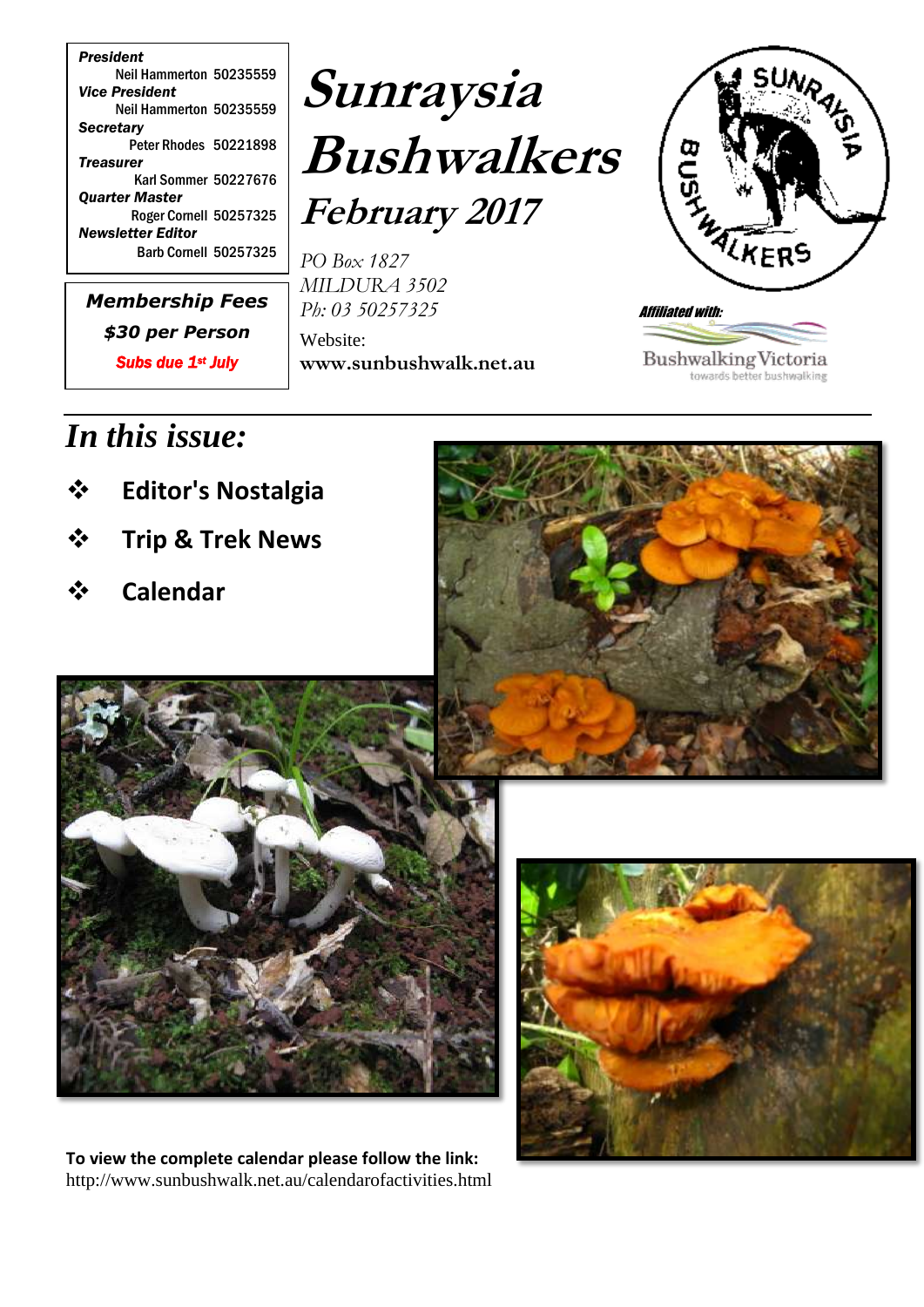### **Norfolk Island**

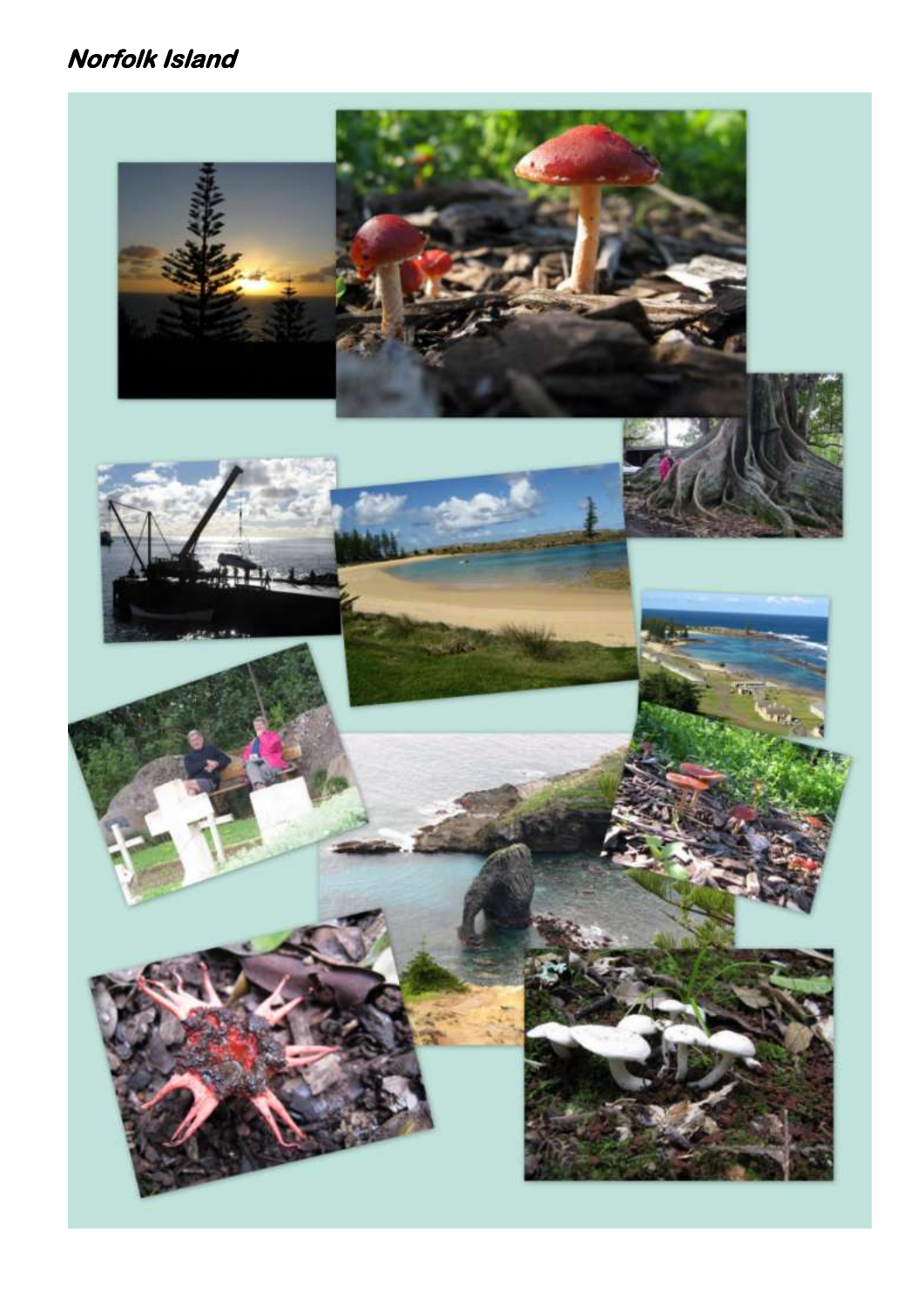### **Tasmania**

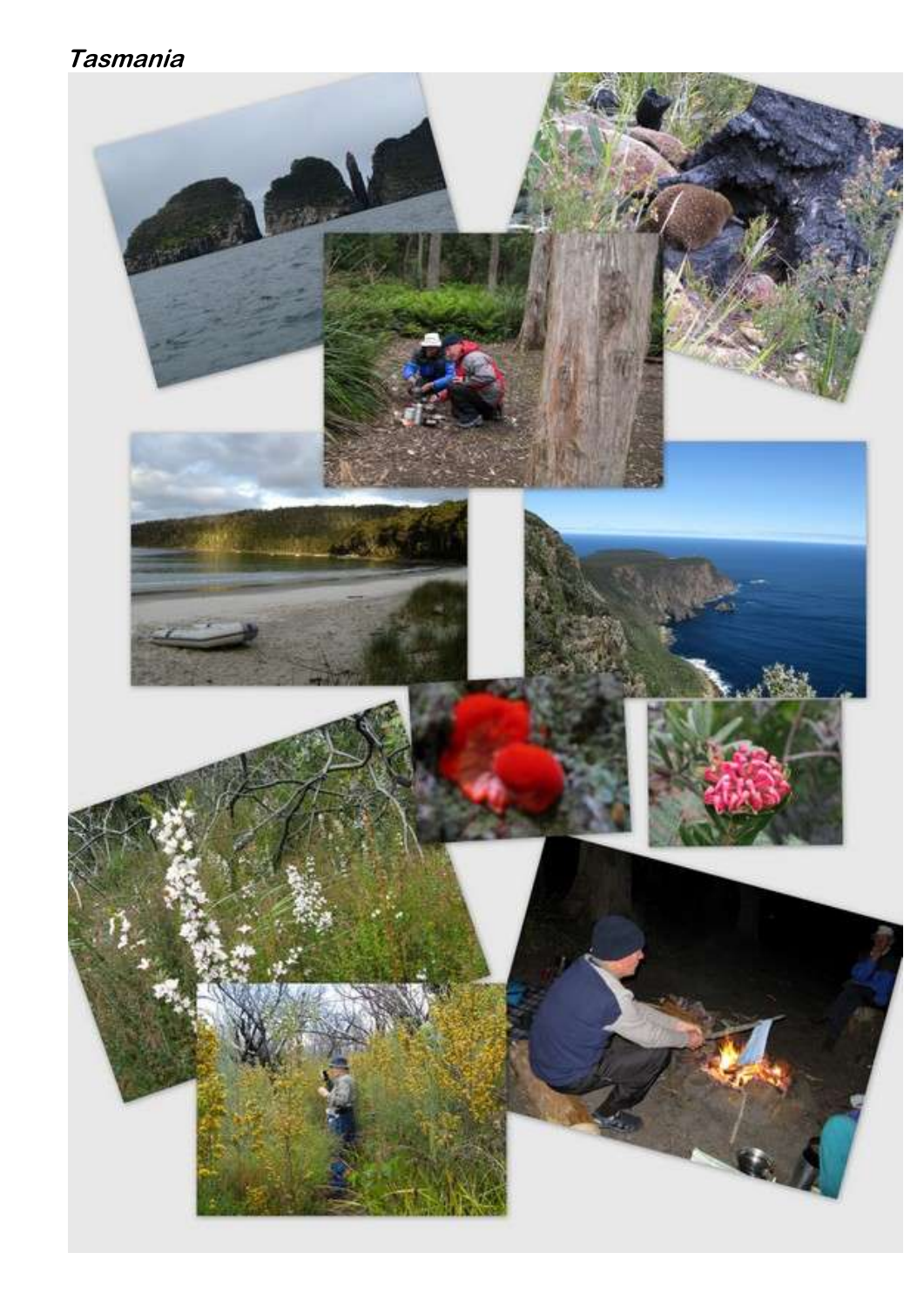## **Pink Lakes**

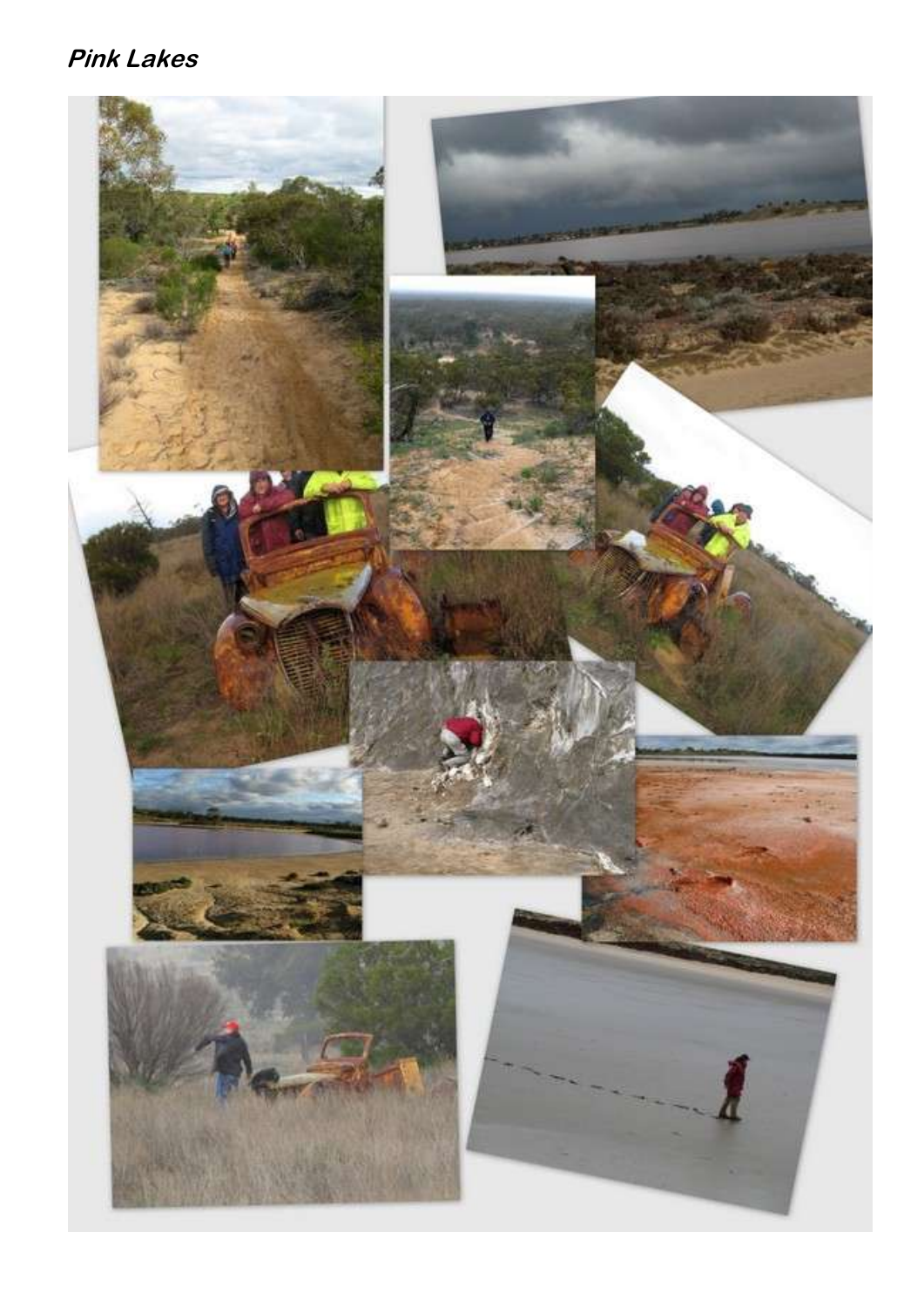#### **Letter from the Editor**

**Dear Bushwalkers,**

**It seems everyone is still in holiday mode, hence no reports on activities.**

**So I have given you a montage of places we have been, to wet your appetite for this coming year. I have also indulged in my love of fungi for your pleasure.** 

**I hear that Central Australia is lush with green grass so perhaps it could be a destination to consider for our calendar?**

**Here's to a great year of reports.**

**Trip & Trek News - latest news on trips and treks** *More information on these items can be obtained from the SBW Secretary* 



**PGL Adventure Camps** provide venues and accommodation at Campaspe Downs (Kyneton/Macedon Ranges area ) and Camp Rumbug ( Wilsons Prom area )

**Take a Walk Adventures** are now promoting and providing information on their Andalusian Coast to Coast Walk.

**Southcoast First National** have information on their Inverloch holiday homes.

**OYAT (NZ)** are now promoting and providing information on their many trips and treks including Milford, Routeburn and Stewart Island.

**Murray River Walk** - Riverland South Australia now has information on a designated walk that is now included in the Great Walks of Australia.

**Willis's Walkabouts** has information on their next Kakadu Highlights Trek ( Oct 24 - Nov 6 )

#### **Kokoda Trekking**

Cameron James (www.1hundredpercentkokoda.com) specialises in trekking packages involving the Kokoda Trail. Check his website for details of packages and testimonials.